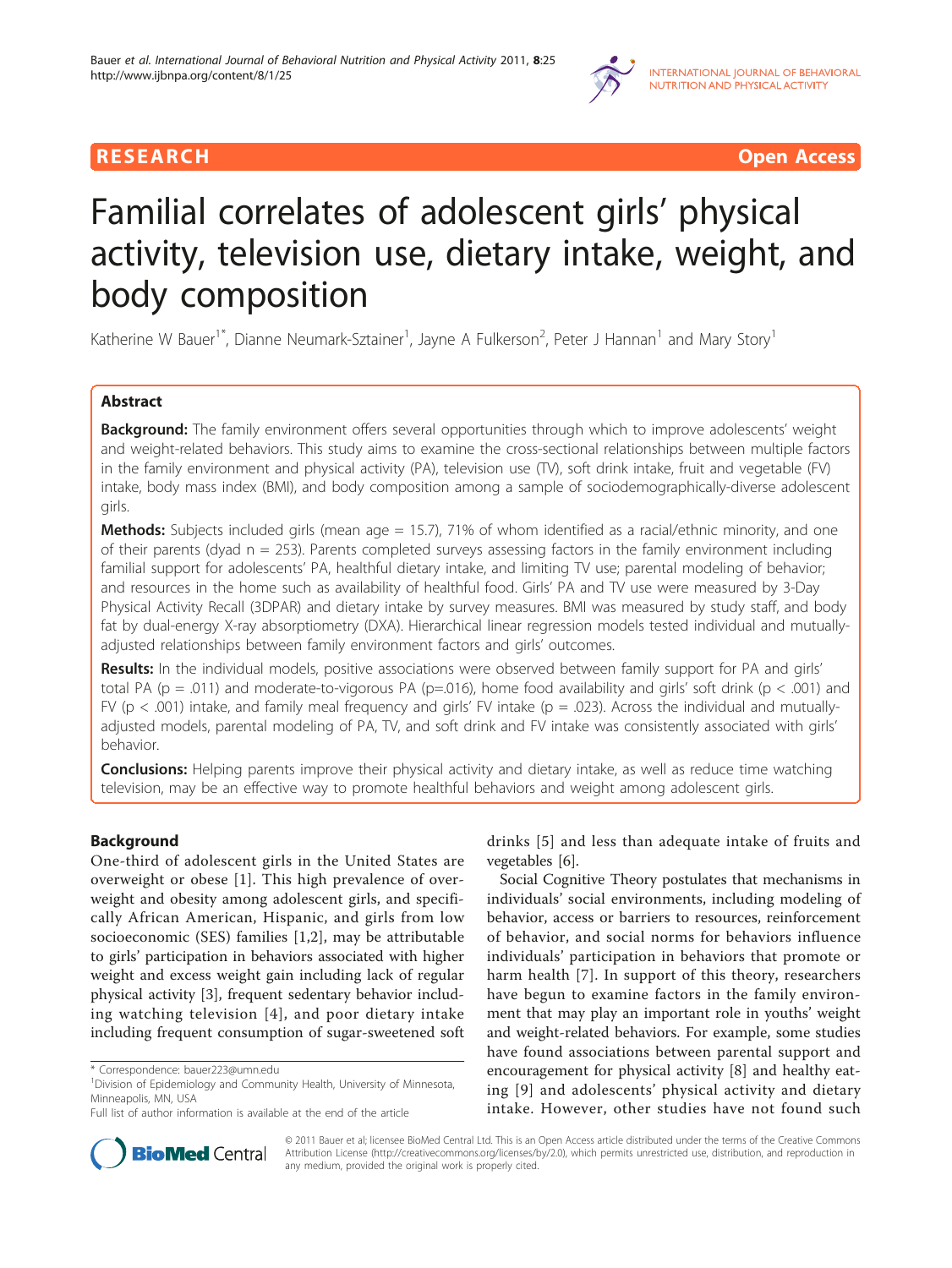associations [[10\]](#page-8-0). Less is known about the relationship between parental encouragement for restricting television use and adolescents' television use [[11\]](#page-8-0). Studies also suggest that parents' own television use [[12](#page-8-0)] and dietary intake [[13\]](#page-8-0) are associated with adolescents' behavior, although studies examining relationships between parents' physical activity habits and adolescents' activity have produced inconsistent results [[8](#page-8-0),[12,14\]](#page-8-0). Family meals have also emerged as an important factor in the family environment with adolescents whose families frequently eat meals together reporting better dietary intake [[15](#page-8-0)]. Finally, studies suggest that physical resources in the home such as the number of televisions [[16](#page-8-0)], having a television in youths' bedrooms [[17](#page-8-0)], and having healthy or unhealthy food available in the home [[18,](#page-8-0)[19\]](#page-9-0) contribute to adolescents' behavior.

Despite this growing body of literature, inconsistencies across studies and unaddressed questions limit our understanding of how to help families best support their daughters' physical activity, healthy dietary intake, and weight loss or maintenance. Specifically, many studies of the family environment have been conducted with predominantly white, higher SES samples, or among younger adolescents for whom the family may have a different influence on behavior as compared to older adolescents. Few studies have examined the family environment and its relationship with adolescents' weight-related behaviors among racially and ethnically diverse or lower SES adolescents within the United States, the youth who are most at risk for overweight and obesity. Also, few studies have assessed novel factors in adolescents' family environments such as the presence of physical activity equipment and media resources [\[20,21\]](#page-9-0). Finally, the majority of studies of the family environment utilize adolescents' report of their parents' behavior and home resources [\[10](#page-8-0)]. Adolescents' and parents' reports are often quite discrepant and parents' report of their own behaviors and the resources available in their home may be more valid than adolescents' report [[22\]](#page-9-0). Understanding parents' perspectives is essential for the successful development and implementation of family-based obesity prevention interventions that aim to modify parental behavior and the home environment.

In order to fill these gaps in the literature, the objectives of the current study are to 1. Examine crosssectional relationships between multiple factors in the parent-reported family environment and girls' physical activity (PA), television (TV) use, and soft drink and fruit and vegetable (FV) intake, and 2. Explore whether factors in the parent-reported family environment are associated with girls' body mass index (BMI) and body composition, and if so, whether these relationships are mediated by girls' physical activity, TV use, and soft drink and fruit and vegetable intake. This study utilizes a racially/ethnically and socioeconomically diverse sample of adolescent girls who are either currently overweight or obese, or at high risk for weight gain due to a sedentary lifestyle. Results can be used to inform the development of obesity prevention interventions that aim to improve adolescent girls' family environments, as well as provide guidance for conversations between clinicians and families about how to create a family environment that supports adolescents' healthy weight.

# Methods

# Study design

The current study is cross-sectional and data were drawn from the baseline assessment of adolescent girls (mean age = 15.7; range = 14.0 to 20.3) in grades 9 through 12 who participated in the New Moves intervention during either the 2007/2008 or 2008/2009 school year, and one parent of each girl. Of the 356 girls who participated in New Moves, 71% of their parents completed a survey assessing the family environment at baseline, resulting in 253 parent/girl dyads being included in the current study. New Moves was a schoolbased physical activity and nutrition intervention implemented primarily through an all-girls physical education class. Detailed information about the main intervention trial has been published elsewhere [[23](#page-9-0)]. Twelve schools from 1 urban and 6 suburban school districts participated in the study. On average across the 12 schools 56% of students were eligible for free or reduced school breakfast and lunch. The New Moves intervention was advertised to all girls in the school and recruitment materials were designed to appeal to girls who were inactive and not comfortable being physically active, but who had a desire to be healthier. A short screening questionnaire developed for the current study was used to assess girls' frequency and duration of physical activity/exercise and their frequency of use of eating disorder behaviors (vomiting or laxative use weekly or more). Four girls were excluded because of high levels of physical activity ( $\geq 1$  hour/day) and no girls were excluded because of eating disorder behaviors. Girls completed baseline data collection during either the end of spring semester or beginning of fall semester preceding their participation in New Moves. Data collection occurred either at the University of Minnesota's General Clinical Research Center or their school. The majority of parents completed surveys via mail, while 2% of parents completed the survey over the phone with the assistance of trained study staff. The study was approved by the University of Minnesota's Institutional Review Board and by each participating school district.

#### Study sample description

The study sample was racially/ethnically diverse with 29% of girls reporting that they were white, 26% African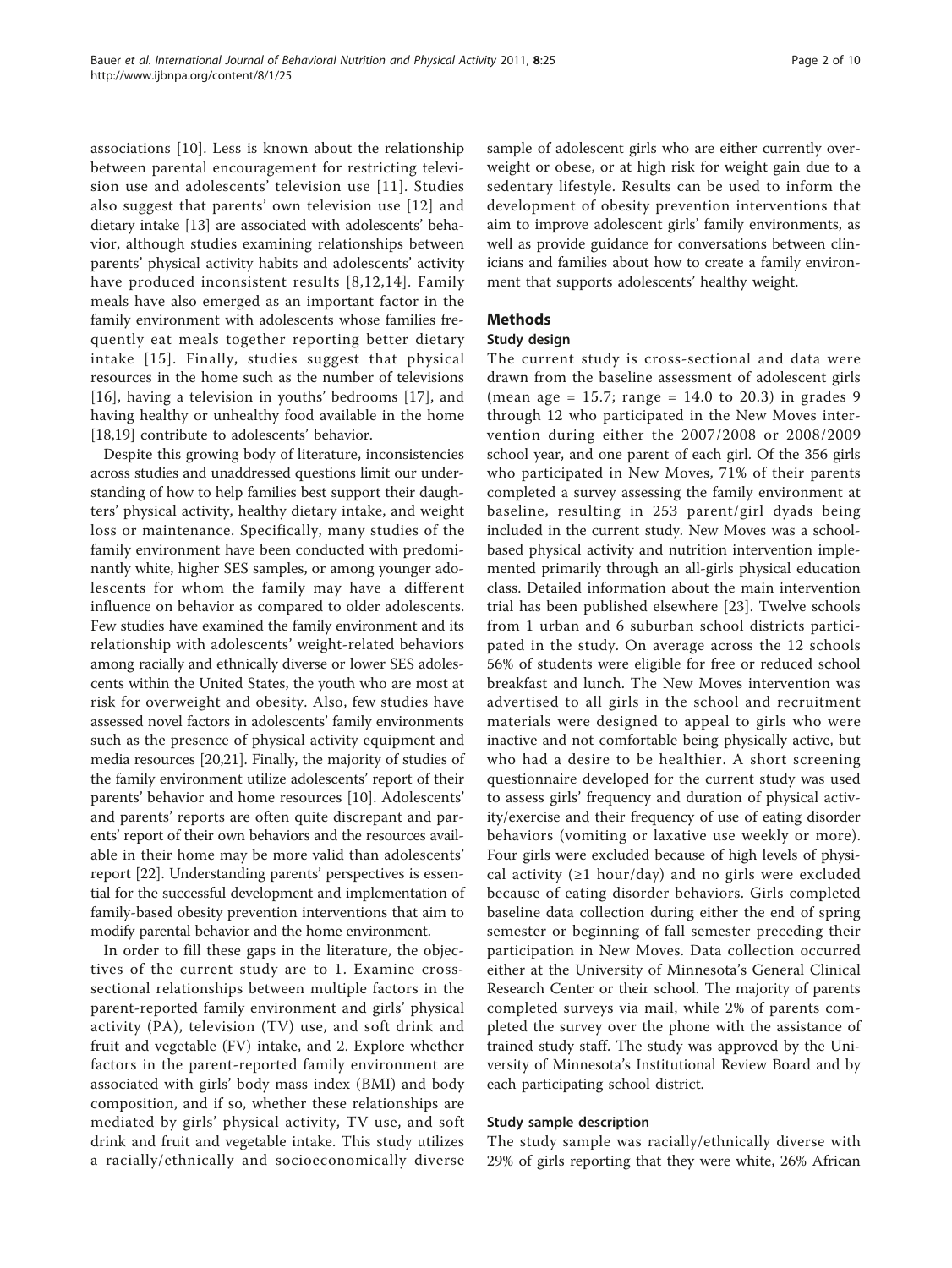American/black, 11% Hispanic, 24% Asian, 3% American Indian, and 8% of mixed race or another racial/ethnic group. Among the Asian girls, 87% percent identified as Hmong. Mothers comprised 79% of parent participants, 10% were fathers, and the remainder were other relatives or guardians. There was a diverse range of parental educational attainment with 28% of parents having not completed high school, 21% having only a high school diploma, 26% having attended some college, and 25% having completed college and/or post-graduate training. Approximately one-quarter of girls were born outside of the United States. Girls' BMIs ranged from 15 to 51. Approximately half of the girls (53%) were normal weight, while 17% were overweight and 30% were obese (Table 1).

# Description of measures

#### Family environment measures

Selection of constructs to assess in the family environment was guided by Social Cognitive Theory [\[7\]](#page-8-0), as well as previous research that identified components of the family environment associated with youths' weight and

Table 1 Sociodemographic characteristics of the New Moves Parent Project sample

|                                    | N   | $\%$              |
|------------------------------------|-----|-------------------|
| NMPP parent/daughter dyads         | 253 | 71.1 <sup>1</sup> |
| <b>Parent Type</b>                 |     |                   |
| Mother                             | 199 | 79.3              |
| Stepmother                         | 5   | 2.0               |
| Other female guardian              | 6   | 7.4               |
| Father                             | 24  | 9.6               |
| Stepfather                         | 1   | 0.4               |
| Other male guardian                | 3   | 1.2               |
| Other quardian/relative            | 13  | 5.2               |
| Girls' Race/Ethnicity              |     |                   |
| White                              | 74  | 29.3              |
| African American/Black             | 65  | 25.7              |
| Hispanic                           | 27  | 10.7              |
| Asian                              | 61  | 24.1              |
| American Indian                    | 7   | 2.8               |
| Mixed/Other                        | 19  | 7.5               |
| <b>Parents' Education Level</b>    |     |                   |
| Did not finish high school         | 69  | 27.6              |
| Finished HS/GFD                    | 52  | 20.8              |
| Some college/training              | 66  | 26.4              |
| College/University/Graduate Degree | 63  | 25.2              |
| <b>US-born Girls</b>               | 194 | 76.7              |
| Girls' weight-status               |     |                   |
| Normal weight                      | 133 | 52.6              |
| Overweight                         | 44  | 17.4              |
| Obese                              | 76  | 30.0              |

<sup>1</sup> Percent of girls participating in New Moves (n = 356) who had a parent participate in the study.

weight-related behaviors. Survey items were selected based on their psychometric qualities and were pilot tested by 10 parents of adolescents for applicability and comprehension.

Family Physical Activity (PA) Environment Home availability of PA resources was assessed by parents' response to whether each of nine common types of exercise equipment (e.g. bicycle, exercise workout videotapes or DVDs, skis, or snowboards) was available in their home, yard, or apartment complex. This index has been found to have high construct validity [[24](#page-9-0)]. Parental modeling of PA was determined by parents' response to three questions regarding the time spent participating in light, moderate, and vigorous PA per week. Both total PA and moderate-to-vigorous PA were examined. These items have shown acceptable validity when compared to individuals'  $VO<sub>2</sub>$  max and body fat [[25\]](#page-9-0). The items also had strong reliability with a 2-week test-retest  $r = 0.68$ [[25\]](#page-9-0). To assess family support for PA, parents responded to five questions regarding the frequency with which they or other members of their family provided various types of logistical and emotional support for physical activity to their daughter. Examples of types of support include providing transportation to a place where their daughter could participate in PA, participating in PA with their daughter, and telling their daughter she did well in a physical activity or sport. Response options ranged from "Never" to "Every day" on a 5-point Likert scale. The internal consistency of the parental support scale as measured by Cronbach's alpha was 0.78 and the 1-week test-retest was 0.81 [[8\]](#page-8-0).

Family Television (TV) use Environment Media resources in the home were assessed by parents' response to whether they had each of five types of media resources (e.g. cable television and video/DVD player) in their home. The test-retest reliability of these categorical items has been reported to be high (percentage agreement =  $91\% - 99\%$ , K = 0.6-0.9) [\[26\]](#page-9-0). Parents were also asked to report how many televisions they had in their home. Response options ranged from 0 to 4 or more (ICC =  $0.99$ ) [\[26\]](#page-9-0), and girls were asked whether they had a television in the room where they sleep [\[17](#page-8-0)]. Parents' television use was assessed with two questions regarding the number of hours they spend watching TV/videos/DVDs on weekdays and weekend days that were combined to produce the average weekly hours of parental TV use. Family support for limiting TV use was assessed with a single question regarding how often the parent encouraged their daughter to watch less TV. Response options ranged from "Never" to "Every day" on a 5-point Likert scale.

**Family Food Environment** Parents reported on the availability of healthy food in the home with two questions regarding the frequency with which fruits and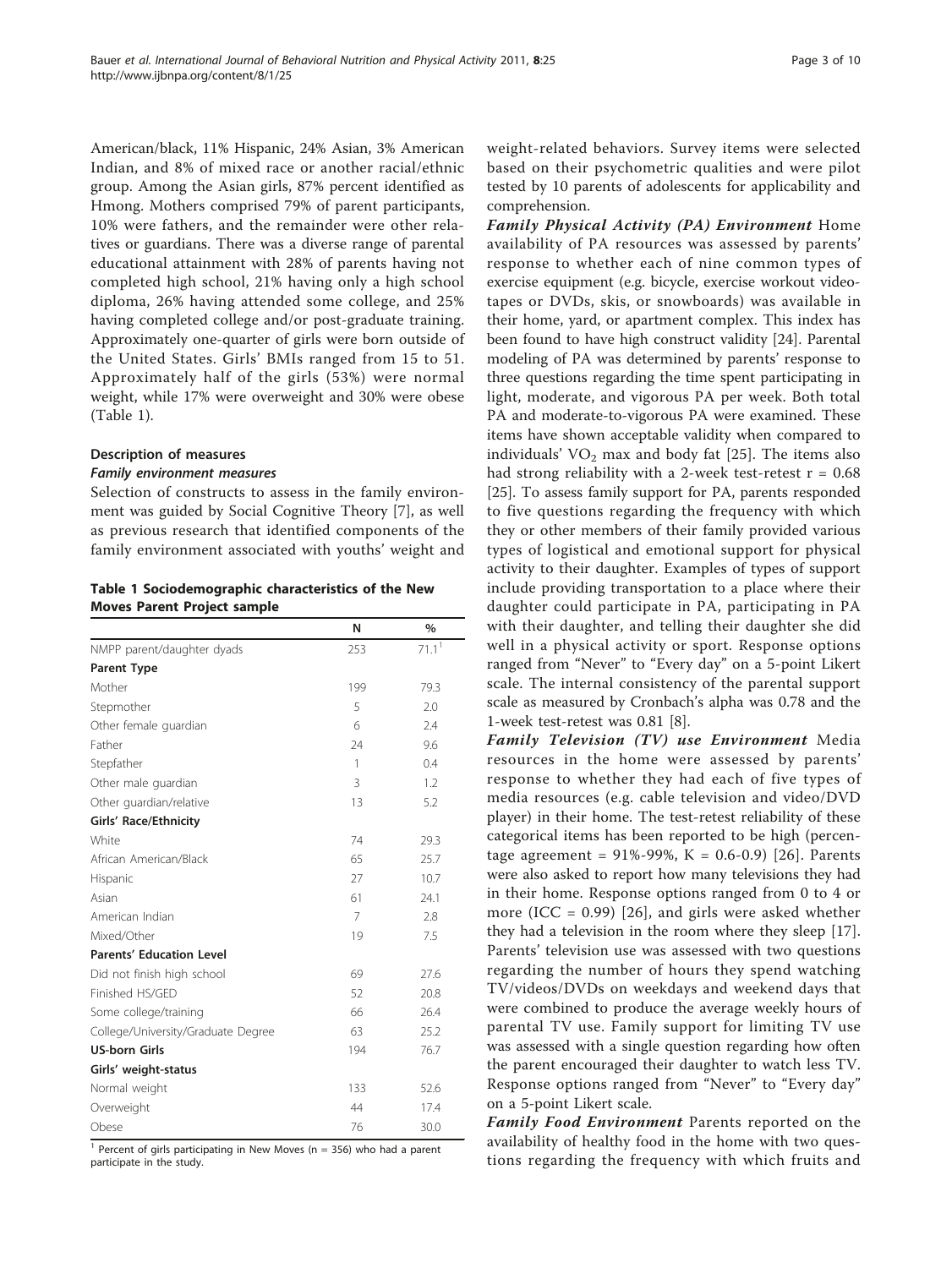vegetables (FV) are available in the home, and two questions regarding how often FV are served at meals (Cronbach's  $\alpha$  = 0.63, 2-week test-retest r = 0.54-0.59). Unhealthy home food availability was measured with three questions regarding the availability of soft drinks, salty snacks, and candy, and one question regarding the frequency with which soft drinks are served at meals (Cronbach's  $\alpha = 0.80$ , 2-week test-retest  $r = 0.55 - 0.72$ ) [[18\]](#page-8-0). Parental modeling of fruit and vegetable intake was assessed with two questions regarding the number of servings of each type of food eaten on a typical day. Parents' soft drink intake was assessed with a single item regarding how many servings of regular soft drinks they drank in a typical week. Frequency of family support for healthy eating was assessed with a single item asking parents how often they or other family members encouraged their daughter to eat healthy food with response options ranging from "Never" to "Every day" on a 5-point Likert scale (2-week test-retest = 0.70) [\[9](#page-8-0)]. Weekly frequency of family meals (2-week test-retest = 0.74) and fast food for family meals were also each measured with a single item [\[27\]](#page-9-0).

**Physical activity and television use Girls' total daily** PA, daily moderate-to-vigorous physical activity (MVPA), and TV use were assessed using the 3-Day Physical Activity Recall (3DPAR). The 3DPAR has been shown to be a valid measure of MVPA as compared to accelerometry [[28](#page-9-0)], and among adolescent girls had a 2-day test-retest reliability of  $r = 0.71$  and  $r = 0.77$  for MVPA and vigorous activity respectively [[29\]](#page-9-0). The 3DPAR asks participants to recall the activities that they participated in during the majority of each 30-minute time block between 6 AM and midnight on the three days previous to the day of data collection. Girls selected the activity that they participated in for the majority of each half hour block from a list of 65 common sedentary behaviors and physical activities. Therefore, a block can be considered to be equivalent to between 15 and 30 minutes of activity as it is possible that the girls did not participate in the physical activity for the full half hour [[29\]](#page-9-0). If a girl recorded engaging in a physical activity during a block, she was also asked to report whether her exertion level during that block was light, moderate, hard or very hard. For each physical activity at each exertion level, a corresponding metabolic equivalent (MET) value was identified [[30\]](#page-9-0). Total PA was defined as a per day average of number of blocks for which any physical activity was reported. MVPA was defined as the per day average of number of blocks for which physical activities with a MET value greater than or equal to 3 were recorded [[28](#page-9-0)]. TV use was determined by the average daily number of blocks during which subjects reported participating in "Watching TV or movies" [\[31\]](#page-9-0).

Soft drink intake Girls' intake of soft drinks was assessed with the following item: "Over the past month, how often did you drink regular soda pop (not diet)?" Response options included: "Never", "Less than once a week", "1-2 times per week", "3-4 times per week", "5-6 times per week", "1 time per day", "2 times per day", "3 times per day", "4 times per day", "5 or more times per day." These response options were adapted from an existing beverage intake item [\[32](#page-9-0)].

Fruit and vegetable intake Girls' FV intake was assessed using the questions, "Thinking back over the past week, how many servings of fruit did you usually eat on a typical day? A serving would be a medium piece of fruit. Do not include juice." and "Thinking back over the past week, how many servings of vegetables did you usually eat on a typical day? A serving would 1/2 cup of cooked vegetables or 1 cup of raw vegetables. Do not include potatoes or French fries." Response options for both questions included: "None", "Less than 1 serving", "1 serving", "2 servings", "3 servings", "4 servings", and "5 or more servings" [[18](#page-8-0)].

Body Mass Index (BMI) Trained study staff measured each girl's body weight using a Tanita Body Composition Analyzer TBF-300A (Tanita Corporation of America, Arlington Heights, IL) and height using a portable stadiometer. BMI was calculated using the formula: weight in kilograms divided by height in meters squared. Girls' BMI percentiles were calculated using the 2000 CDC growth charts. Girls whose BMI was less than the 85th percentile were categorized as healthy weight, those whose BMI was between the 85th and 94th percentile were categorized as overweight, and those whose BMI was equal to or greater than the 95th percentile were categorized as obese.

**Body composition** Girls' total percent body fat was assessed using a Lunar Prodigy dual-energy X-ray absorptiometry (DXA) apparatus (Lunar Radiation Corp., Madison, WI) at the University of Minnesota's General Clinical Research Center. The software for adults was used as the high school-aged girls participating in New Moves were all menstruating and close to full physical maturity. DXA has been found to be a highly valid and reliable measure of body fat [\[33\]](#page-9-0).

# Statistical analysis

Hierarchical linear regression models were developed to examine the relationships between each of the family environment variables and girls' behaviors (PA, MVPA, TV, and soft drink and FV intake), and BMI and percent body fat represented as continuous variables. Family environment variables were standardized to have a mean of 0 and a standard deviation of 1 to allow for comparison of strength of regression coefficients across predictors for each outcome. Girls' age, race/ethnicity,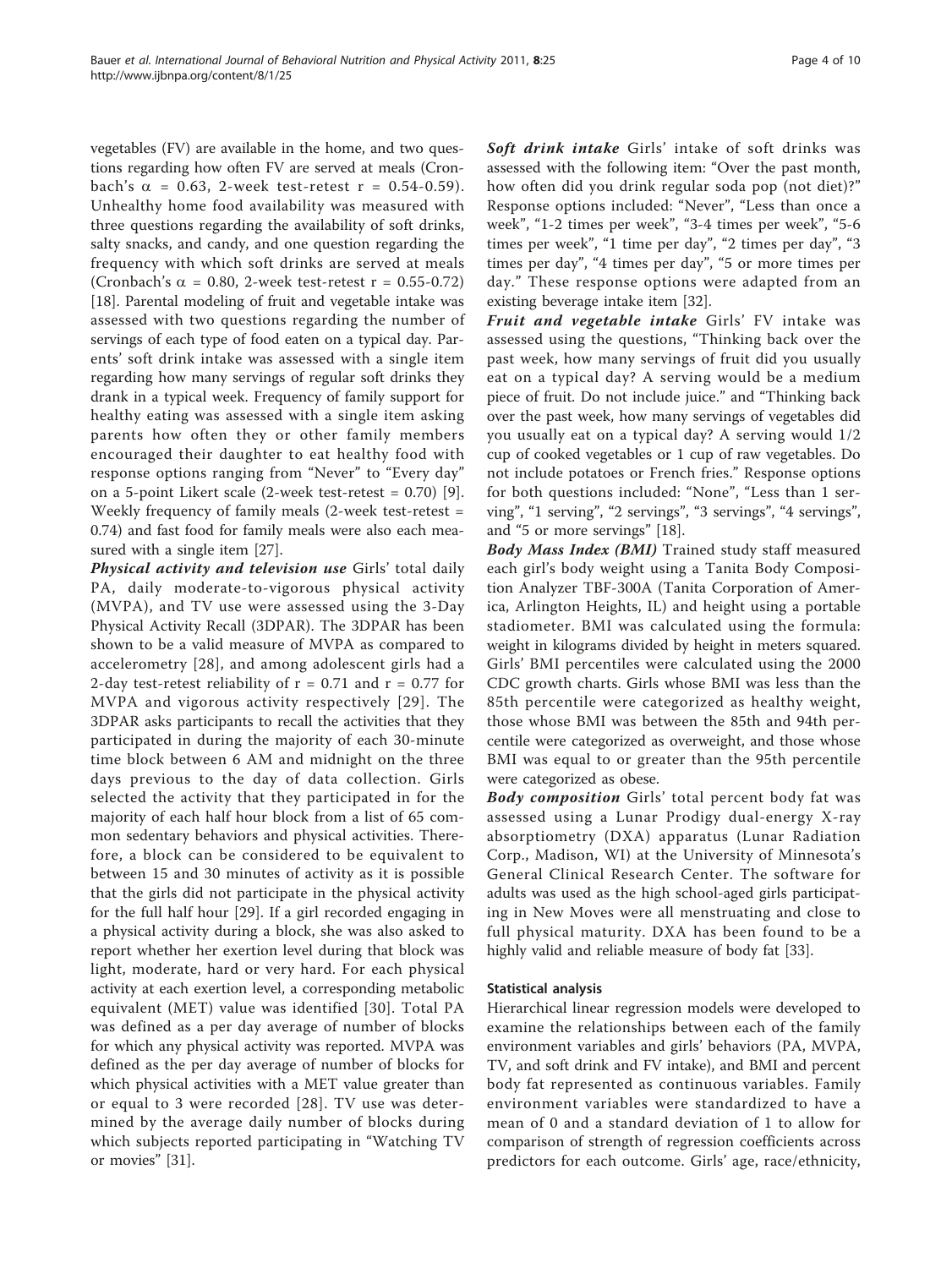and parental education were included as covariates in the models to reduce potential confounding. In order to account for potential clustering of behaviors among girls who attended school together, school was included in the regression models as a random effect [[34\]](#page-9-0). The outcome variables of girls' total PA, MVPA, TV use, and soft drink intake were also square-root transformed to an approximate Gaussian distribution, and models examining relationships between the family environment factors and these transformed outcomes were developed. The strength and significance of resulting parameter estimates were similar in models with the transformed and non-transformed outcomes; therefore, models with the non-transformed outcomes were presented for ease of interpretation. In addition to examining the relationship between each family environment variable and the corresponding behavioral or body composition outcome, single regression models were developed to examine the total association between all of the outcome-specific family environment variables and the girls' outcomes. P < . 05 from a two-sided test of significance was used to direct attention to statistically significant results. In order to understand the explanatory power of the family environment on girls' outcomes, two models were developed to estimate the percent of variance  $(R^2)$  in each outcome explained by (1) age, race/ethnicity, and parental education, and (2) age, race/ethnicity, parental education, and the family environment variables. The school-level variance was not partitioned from the  $\mathbb{R}^2$ making the estimate of variance accounted for by the model a conservative estimate. Analyses were conducted using SAS 9.2 (Cary, NC).

# Results

# Associations between the family environment and girls' behavioral outcomes

In independent analyses adjusted for race/ethnicity, parental education, and age, parents' total PA and family support for girls' PA were both significantly associated with girls' total PA (Table [2](#page-5-0)). Similar significant associations were seen between parents' MVPA and family support for girls' PA and girls' MVPA. The presence of PA resources including exercise equipment, bicycles, and workout DVDs was marginally associated with girls' PA and MVPA. In the mutually-adjusted model when parental modeling of MVPA, support for PA, and PA resources were included in the same model, parents' PA emerged as a statistically significant predictor of girls' MVPA. The sociodemographic characteristics of age, race/ethnicity, and parental education explained 2% of the variance in girls' total PA and the addition of the family environment variables to the model increased the explained variance to 8%. Similarly, sociodemographic characteristics explained 4% of girls' MVPA and the addition of the family environment variables to the model increased the explained variance to 8%.

Parents' TV use was the only family environment variable significantly associated with girls' TV use in both the independent and mutually-adjusted models (Table [2](#page-5-0)). Media resources in the home, number of TVs in the home, the presence of a TV in girls' bedroom, and familial encouragement for their daughter to decrease TV were all unrelated to girls' TV use in both models. Sociodemographic characteristics explained 6% of the variance in girls' TV use and the addition of the family environment variables to this model increased the variance explained to 11%.

In the independent models, home availability of soft drinks and parents' soft drink intake were strongly positively associated with girls' soft drink intake (Table [3](#page-5-0)). These items remained independently predictive of girls' intake in the mutually-adjusted model. Sociodemographic characteristics explained 3% of the variance in girls' soft drink intake, and the addition of all of the family environment variables increased the variance explained to 15%. In the independent models, home availability of FV, parents' FV intake, familial encouragement to eat healthy food, and the frequency of family meals were all positively associated with girls' FV intake (Table [3\)](#page-5-0). In the mutually-adjusted analysis, only parent's FV intake remained predictive of girls' intake. Sociodemographic characteristics explained 9% of girls' FV intake and the addition of the family environment variables increased the variance explained to 20%.

# Associations between the family environment and girls' BMI and percent body fat

The majority of behavior-specific family environment factors were not associated with girls' BMI or percent body fat in either the independent or mutually-adjusted models (Table [4\)](#page-6-0). However, a positive relationship was observed between the number of media resources in the home and both girls' percent body fat and BMI. The positive association between number of media resources and percent body fat remained significant in the mutually-adjusted model after adjustment for other family environment factors. Additionally, girls with more televisions in their home were more likely to have a higher BMI, and family meal frequency was inversely associated with girls' BMI. Given that no significant associations were observed between girls' PA, TV, and dietary intake and girls' BMI or percent body fat (data not shown), and the lack of significant relationships between media resources and number of TVs in the home and girls' TV use, the observed relationships between the family environment factors and girls' BMI were not mediated by the behaviors assessed in the current study. Sociodemographic characteristics accounted for 6% of the variation in girls' BMI and 5% of the variation in girls'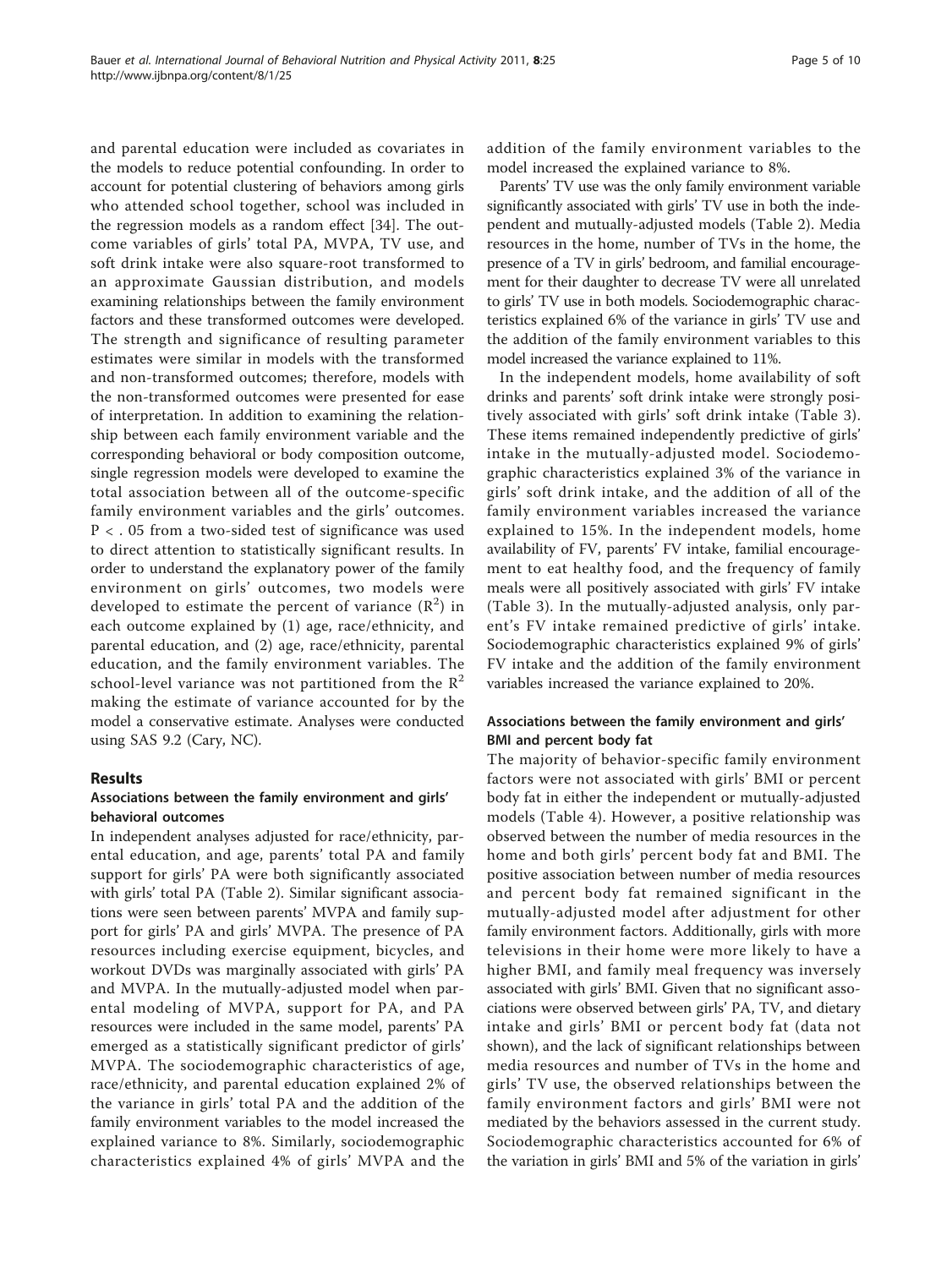<span id="page-5-0"></span>

|                                       |  | Table 2 Associations between family environment factors and girls' total physical activity, moderate to vigorous |  |
|---------------------------------------|--|------------------------------------------------------------------------------------------------------------------|--|
| physical activity, and television use |  |                                                                                                                  |  |

|                                                                                       |     | Independent<br><b>Associations<sup>a</sup></b> |      | Mutually-adjusted<br>Associations <sup>p</sup> |      |
|---------------------------------------------------------------------------------------|-----|------------------------------------------------|------|------------------------------------------------|------|
|                                                                                       | n   | <b>Estimate</b>                                | р    | <b>Estimate</b>                                | p    |
| Outcome: Girls' total physical activity (PA) in 30-minute blocks/day                  |     |                                                |      |                                                |      |
| Home PA Resources                                                                     | 252 | 0.51                                           | .067 | 0.29                                           | .308 |
| Parental Total PA                                                                     | 251 | 0.59                                           | .016 | 0.48                                           | .062 |
| Family Support for PA                                                                 | 249 | 0.63                                           | .011 | 0.41                                           | .121 |
| Outcome: Girls' moderate-to-vigorous physical activity (MVPA) in 30-minute blocks/day |     |                                                |      |                                                |      |
| Home PA Resources                                                                     | 252 | 0.41                                           | .063 | 0.22                                           | .336 |
| Parental MVPA                                                                         | 251 | 0.48                                           | .014 | 0.40                                           | .047 |
| Family Support for PA                                                                 | 249 | 0.47                                           | .016 | 0.28                                           | .169 |
| Outcome: Girls' television (TV) use in 30-minute blocks/day                           |     |                                                |      |                                                |      |
| Media resources                                                                       | 251 | 0.19                                           | .318 | 0.27                                           | .182 |
| Number of TVs in home                                                                 | 248 | 0.28                                           | .125 | 0.04                                           | .861 |
| TV in bedroom                                                                         | 239 | 0.31                                           | .136 | 0.25                                           | .265 |
| Parental TV use                                                                       | 248 | 0.49                                           | .008 | 0.43                                           | .033 |
| Familial encouragement to decrease TV use                                             | 250 | $-0.14$                                        | .446 | 0.04                                           | .836 |

Note: Estimates significant at the p < .05 level have been emboldened.

<sup>a</sup> Models included sociodemographic variables (race/ethnicity, parental education, and age) and school as random effect.

b Models included sociodemographic variables, school, and outcome-specific independent variables.

percent body fat. The inclusion of all of the family environment factors in the models raised the variance explained to 15% for BMI and 18% for percent body fat.

#### **Discussion**

The purpose of this study was to examine the crosssectional associations between a wide range of characteristics of the family environment and girls' physical activity, television use and dietary behaviors, as well as to explore relationships between family environment factors and girls' BMI and body composition. Across all of the behavioral outcomes, in both the independent and mutually-adjusted analyses, parents' own behavior was associated with their daughters' behavior. The family

#### Table 3 Associations between family environment factors and girls' soft drink and fruit and vegetable intake

|                                                          |     | Independent Associations <sup>a</sup> |        | Mutually-adjusted Associations <sup>b</sup> |         |
|----------------------------------------------------------|-----|---------------------------------------|--------|---------------------------------------------|---------|
|                                                          | n   | <b>Estimate</b>                       | p      | <b>Estimate</b>                             | p       |
| Outcome: Soft drink intake in servings/day               |     |                                       |        |                                             |         |
| Home availability of FV                                  | 251 | $-0.11$                               | .238   | $-0.09$                                     | .347    |
| Home soft drink availability                             | 251 | 0.41                                  | < .001 | 0.31                                        | .003    |
| Parental soft drink intake                               | 250 | 0.44                                  | < .001 | 0.30                                        | .005    |
| Familial encouragement to eat healthy foods              | 249 | 0.03                                  | .706   | 0.14                                        | .156    |
| Family meal frequency                                    | 252 | 0.05                                  | .546   | 0.09                                        | .308    |
| Fast food family meal frequency                          | 252 | 0.02                                  | .782   | $-0.09$                                     | .310    |
| Outcome: Fruit and vegetable (FV) intake in servings/day |     |                                       |        |                                             |         |
| Home availability of FV                                  | 251 | 0.71                                  | < .001 | 0.28                                        | .174    |
| Home availability of unhealthy food                      | 247 | 0.06                                  | .749   | 0.10                                        | .574    |
| Parental FV intake                                       | 251 | 0.85                                  | < .001 | 0.66                                        | $-.001$ |
| Parental encouragement to eat healthy food               | 249 | 0.53                                  | .003   | 0.28                                        | .155    |
| Family meal frequency                                    | 252 | 0.41                                  | .023   | 0.08                                        | .687    |
| Fast food family meal frequency                          | 252 | 0.10                                  | .563   | 0.05                                        | .773    |

Note: Estimates significant at the  $p < .05$  level have been emboldened.

a Models included sociodemographic variables (race/ethnicity, parental education, and age) and school as random effect.

b Models included sociodemographic variables, school, and outcome-specific independent variables.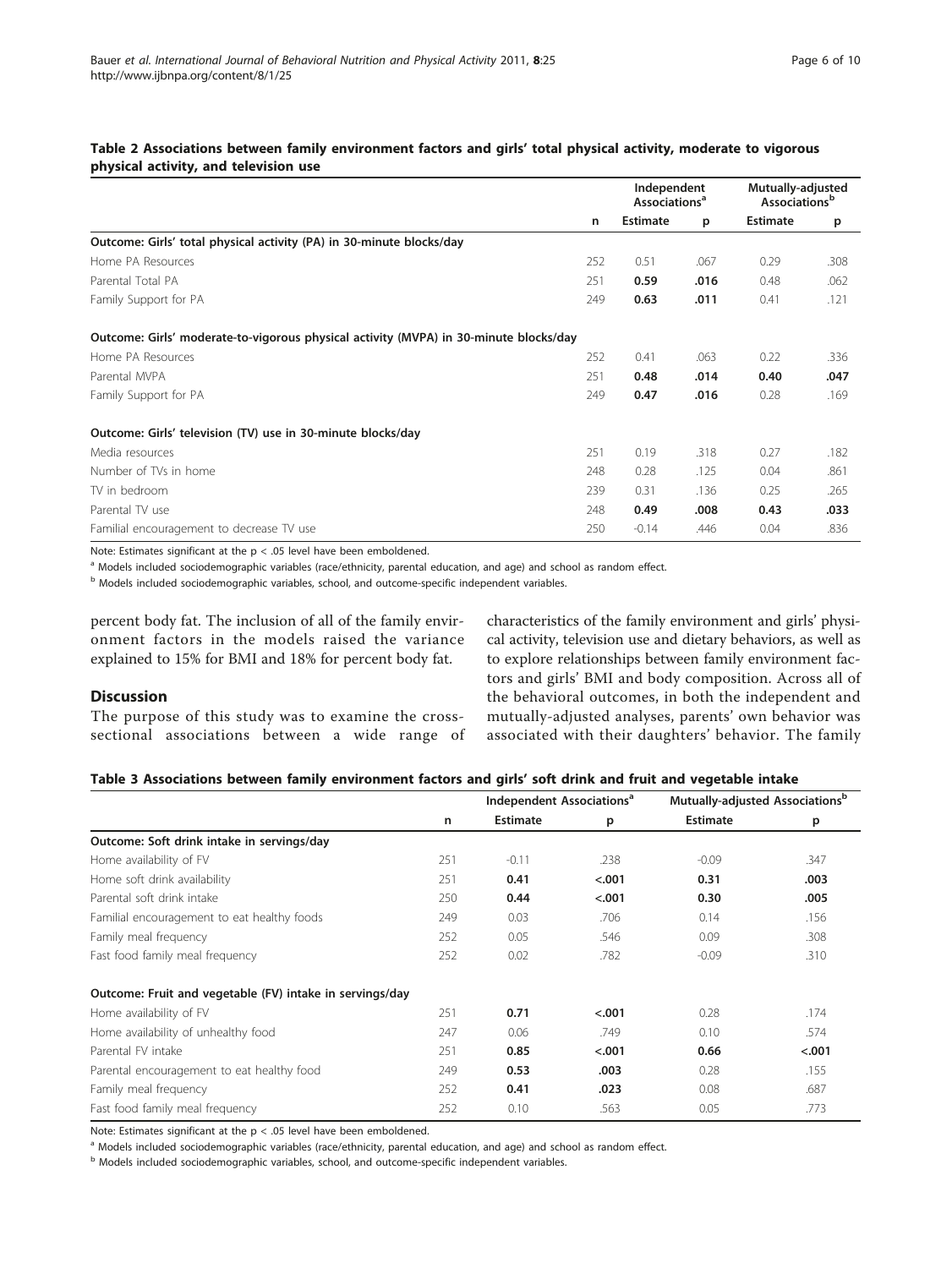|                                                   |                                          |      | <b>BMI</b> units                                      |      | Percent body fat                               |      |                                                       |      |
|---------------------------------------------------|------------------------------------------|------|-------------------------------------------------------|------|------------------------------------------------|------|-------------------------------------------------------|------|
|                                                   | Independent<br>Associations <sup>a</sup> |      | Mutually-adjusted<br><b>Associations</b> <sup>b</sup> |      | Independent<br><b>Associations<sup>a</sup></b> |      | Mutually-adjusted<br><b>Associations</b> <sup>b</sup> |      |
|                                                   | <b>Estimate</b>                          | p    | <b>Estimate</b>                                       | p    | <b>Estimate</b>                                | p    | <b>Estimate</b>                                       | p    |
| <b>PA-related Family Environment</b>              |                                          |      |                                                       |      |                                                |      |                                                       |      |
| Home PA Resources                                 | 0.24                                     | .630 | 0.09                                                  | .892 | 0.33                                           | .656 | 0.47                                                  | .618 |
| Parental Total PA                                 | 0.03                                     | .943 | 0.10                                                  | .924 | 0.17                                           | .795 | 0.74                                                  | .597 |
| Parental MVPA                                     | 0.08                                     | .850 | 0.10                                                  | .918 | 0.11                                           | .862 | $-0.29$                                               | .832 |
| Family Support for PA                             | 0.22                                     | .623 | 0.09                                                  | .884 | $-0.45$                                        | .487 | $-1.28$                                               | .137 |
| <b>Television-related Family Environment</b>      |                                          |      |                                                       |      |                                                |      |                                                       |      |
| Media resources                                   | 1.04                                     | .018 | 0.68                                                  | .199 | 2.19                                           | .001 | 1.71                                                  | .024 |
| Number of TVs in home                             | 0.97                                     | .030 | 0.58                                                  | .322 | 1.01                                           | .120 | 0.30                                                  | .719 |
| Television in bedroom                             | 0.74                                     | .123 | 0.71                                                  | .215 | 0.21                                           | .767 | 0.27                                                  | .746 |
| Parental television use                           | 0.67                                     | .128 | 0.30                                                  | .576 | 0.52                                           | .405 | $-0.07$                                               | .927 |
| Familial encouragement to decrease television use | 0.18                                     | .689 | $-0.17$                                               | .759 | 0.30                                           | .633 | $-0.32$                                               | .689 |
| Dietary intake-related Family Environment         |                                          |      |                                                       |      |                                                |      |                                                       |      |
| Home availability of FV                           | $-0.15$                                  | .728 | 0.19                                                  | .757 | $-0.28$                                        | .669 | 0.75                                                  | .393 |
| Home availability of unhealthy food               | $-0.32$                                  | .472 | $-0.04$                                               | .964 | $-0.58$                                        | .368 | 0.27                                                  | .844 |
| Home soft drink availability                      | $-0.58$                                  | .211 | $-0.98$                                               | .347 | $-0.91$                                        | .180 | $-1.96$                                               | .198 |
| Parental soft drink intake                        | 0.26                                     | .565 | 0.40                                                  | .510 | 0.57                                           | .408 | 1.62                                                  | .077 |
| Parental FV intake                                | $-0.40$                                  | .376 | $-0.47$                                               | .386 | $-0.34$                                        | .599 | 0.41                                                  | .598 |
| Familial encouragement to eat healthy food        | 0.52                                     | .235 | 0.52                                                  | .394 | 0.24                                           | .711 | 0.33                                                  | .713 |
| Family meal frequency                             | $-0.99$                                  | .023 | $-0.81$                                               | .117 | $-1.02$                                        | .112 | $-0.75$                                               | .311 |
| Fast food family meal frequency                   | 0.35                                     | .410 | 0.33                                                  | .491 | 0.82                                           | .181 | 0.48                                                  | .477 |

<span id="page-6-0"></span>

|  |  | Table 4 Associations between family environment factors and girls' BMI and percent body fat <sup>a</sup> |
|--|--|----------------------------------------------------------------------------------------------------------|
|--|--|----------------------------------------------------------------------------------------------------------|

Note: Estimates significant at the  $p < .05$  level have been emboldened.

a Models included sociodemographic variables (race/ethnicity, parental education, and age) and school as random effect.

b Models included sociodemographic variables, school, and independent variables.

environment factors observed in this study explained between 4 and 12 percent of the variance in girls' weightrelated behaviors beyond the contribution of sociodemographic characteristics. Few associations were observed between the family environment factors and girls' BMI and body composition; however, the number of media resources in the home was positively associated with both girls' BMI and percent body fat.

Previous studies examining the relationship between parents' own PA habits and adolescents' activity have produced mixed results [[8](#page-8-0),[35\]](#page-9-0). While in a longitudinal study utilizing parents' report of their physical activity habits, Anderssen et al [[35\]](#page-9-0) found that adolescents whose mothers were active exhibited less of a decline in physical activity through adolescence, most studies of adolescents have not found such a relationship. In their review of environmental correlates of PA in youth, Ferriera et al [[10\]](#page-8-0) noted that studies that utilized parental report of their own activity were more likely to show associations between parental PA and adolescents' activity, a factor that may have contributed to the associations between parental PA and girls' PA observed in the current study. Additionally, as girls who were not

regularly physically active were specifically recruited for New Moves, it may be that sedentary girls are likely to have sedentary parents, while there may be a weaker association between parent and girl behavior among regularly-active girls.

The lack of association between family support for PA and girls' PA habits in the mutually-adjusted model was surprising considering a number of previous studies have found that family support and encouragement play an important role in the PA habits of adolescents [[8,](#page-8-0)[21,36\]](#page-9-0). However, most of these studies were conducted in primarily white and high SES samples [[8,](#page-8-0)[36](#page-9-0)]; therefore, familial support may be less influential to the PA habits of adolescents from lower SES and racial and ethnic minority groups. Additionally, few studies examined the combined association of parental modeling of behavior and parental support for behavior on girls' PA, even though often these two family characteristics are associated as parents who enjoy physical activity are likely to encourage their children to participate in activity. Despite previous suggestions that parental modeling may not be influential to adolescents' PA habits in the absence of parental support for PA [\[8\]](#page-8-0), findings from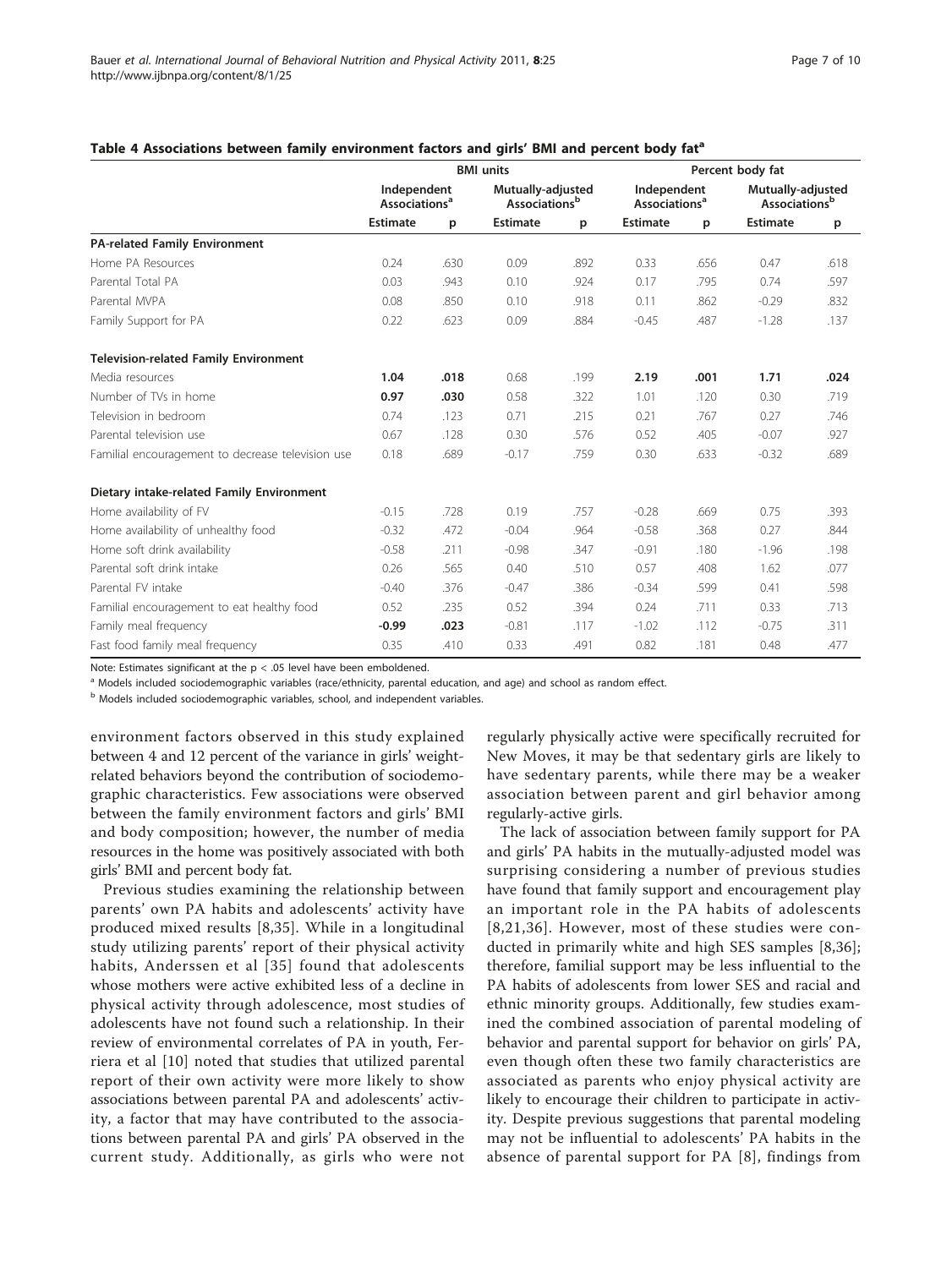the current study suggest that for socio-demographically diverse sedentary adolescent girls, parents' own physical activity habits may be more influential than the methods parents are using to encourage their daughter to be active. Reasons for this lack of an independent relationship may include that adolescent girls perceive parental encouragement as nagging, or are not receptive to parents' encouragement to be active when their parents themselves are not active. These findings support those of Heitzler et al [[14](#page-8-0)] who observed that while simultaneously evaluating the relationships between family and peer factors and adolescents' PA, parents' PA was significantly associated with adolescents' PA while parental support for PA was not.

Despite previous studies observing multiple family environment predictors of youths' TV use [\[26,37\]](#page-9-0), in the current study only parental TV use was associated with girls' TV use. This lack of consistency with other studies may be attributable to the fact that most previous studies utilized samples of grade school children or younger adolescents, whose behavior may be more influenced by parents' restriction of their TV time or by physical resources in the home. Additionally, for the current study girls who were sedentary, did not enjoy physical activity, and were at risk for obesity were actively recruited. These girls' TV use may be influenced by different social and environmental factors as compared to girls who are not sedentary. As the home is the venue at which most adolescents watch excessive TV, and modifying TV use has great potential to influence weight and body composition [\[38](#page-9-0)], identifying methods to intervene on adolescents' TV use is of vital importance.

Consistent with previous studies [[13,15\]](#page-8-0) factors in the family environment including parental intake of soft drinks and FV, home availability of these foods, and frequency of family meals were associated with girls' dietary intake in the independent models. However, only parental intake of soft drinks and FV and soft drink availability in the home remained independent predictors of girls' intake in the mutually-adjusted models. These findings suggest that the positive relationship observed between parents' and girls' intake is not merely due to the greater presence of these foods in the home because both parents and children eat them, but that dietary behavior can be instilled in youth through parental modeling of intake.

Few studies have examined relationships between behavior-specific family environment factors such as support for and modeling of physical activity and dietary intake, and adolescents' weight and body composition. In the current study, relationships were observed between media resources in the home and number of TVs in the home and girls' BMI, and between media resources in the home and girls' percent body fat in the independent models. This relationship was not mediated by girls' TV viewing. A significant inverse association was also found between the frequency of family meals and girls' BMI in the univariate models, a relationship that has been observed in previous cross-sectional studies [\[39\]](#page-9-0). This relationship was not mediated by girls' fruit and vegetable intake or by soft drink intake. This lack of mediation by television use and dietary intake suggests that family environment factors may influence weight and body composition via behaviors other than those assessed in this study. For example, the number of media resources and televisions in the home may be associated with girls' weight and body composition because adolescents spend time on the computer or playing video games at the expense of sleeping, an emerging risk factor for obesity [[40\]](#page-9-0).

This study addressed a number of gaps in the literature by examining the role of the family environment in girls' weight-related behaviors among a racially, ethnically, and socioeconomically diverse group of adolescent girls who were either currently overweight or obese or at risk for obesity due to a sedentary lifestyle. To confirm that this was a unique sample of sedentary girls, girls in the current study reported engaging in 3.0 blocks of MVPA per day and 7.9 blocks of sedentary activity (watching TV, listening to music, talking on the phone, using the computer, and hanging around) per day. This is less physical activity and slightly more sedentary activity than reported by a sample of African American and white 9<sup>th</sup> grade girls who engaged in 3.5 blocks of MVPA and 7.8 blocks of sedentary activity per day [[41\]](#page-9-0). While identifying a population of girls at high risk for overweight and obesity is a study strength, it is also a limitation in that study findings may not be highly generalizabile to other populations of adolescents. An additional strength of this study was the use of parental report of the family environment, which may be more valid than adolescents' report and highlights key areas for interventions aiming to modify parental behavior and the presence of resources in the home. Finally, use of both individual and mutually-adjusted models allowed for a comprehensive exploration of both the total effect of each of the family environment factors, as well as the unique contribution of each of the factors on youths' outcomes. Limitations of the current study include its cross-sectional design, which does not allow for an examination of the temporal relationship between family environment factors and girls' behavior, and the use of self-report measures for family environment factors as well as girls' behavior, which may be subject to reporting bias. Additionally, a limitation of the assessment of the family environment was while there was great breadth in constructs measured, in order to keep the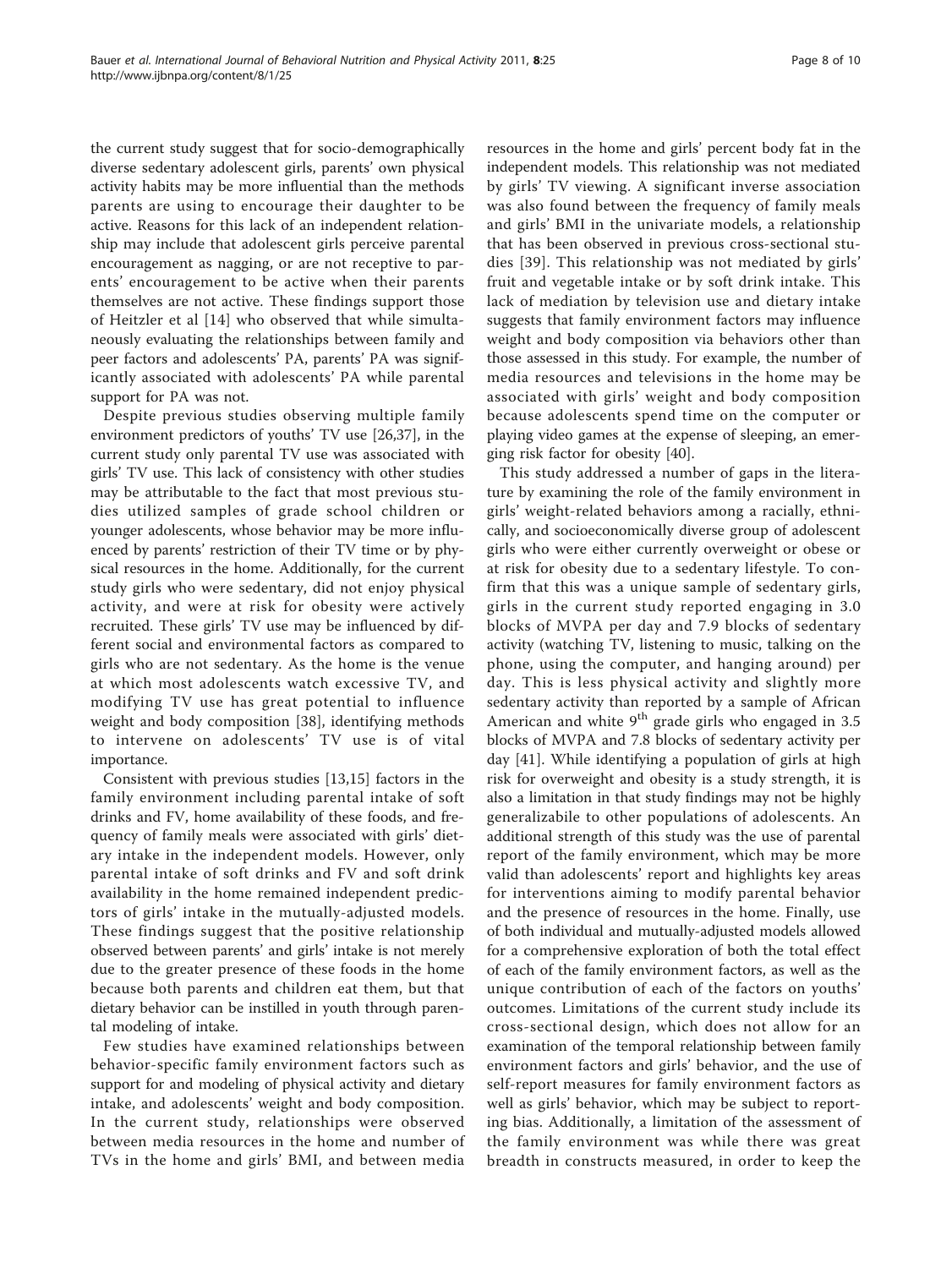<span id="page-8-0"></span>survey at a reasonable length to ensure parent participation, in-depth assessment of some of the family components was sacrificed. Specifically, the lack of multi-item scales to assess some factors in the family environment, such as family support for healthy eating, is particularly limiting in studies such as this one that had a relatively small sample size. Having single-item measures coupled with a small study sample often results in large deviation around the mean, which may contribute to an inability to identify significant relationships when they do exist.

# Conclusions

Overall this study identified a number of future directions for research as well as potential intervention points to help parents create a family environment that supports adolescents' healthful eating and physical activity. Specifically, parents' behavior appears to play a significant role in youths' behavior. These results align with findings of obesity treatment intervention research by Epstein et al [[42\]](#page-9-0) and Golan et al [[43](#page-9-0)] who through intervention trials found that modifying parents' PA and healthy eating habits resulted in greater weight improvements among children when compared to interventions in which only children, or parents and children together, were targeted for behavior change. Implementing programming to improve parental behavior would not only serve to increase the frequency of healthful behavior modeling in the home, but parents who are engaging in healthier behavior will likely make modifications to their home environment, such as increasing the availability of healthful food, that make it easier for children to make healthy choices. However, despite the number of significant associations observed between the family environment and girls' behavior and weight status, the family environment factors assessed in the current study accounted for only a small percentage of the variation in girls' behavior, suggesting that future research should examine the influence of both novel components of the family environment and factors outside of the home on girls' weight-related behaviors.

#### Acknowledgements and Funding

This study was supported by Grant R01 DK063107 (PI: Neumark-Sztainer) from the National Institute of Diabetes and Digestive and Kidney Diseases and grant M01-RR00400 from the National Center for Research Resources from the National Institutes of Health, and the J.B. Hawley Student Research Awards, Division of Epidemiology and Community Health, University of Minnesota. The content does not necessarily represent the official views of the National Institute of Diabetes and Kidney Diseases or the NIH. The first author has been supported by the University of Minnesota Graduate School's Doctoral Dissertation Fellowship.

#### Author details

<sup>1</sup> Division of Epidemiology and Community Health, University of Minnesota, Minneapolis, MN, USA. <sup>2</sup>School of Nursing, University of Minnesota, Minneapolis, MN, USA.

#### Authors' contributions

KWB, DNS, JAF, PJH, and MS contributed to the study design, KWB contributed to data collection and conducted the statistical analysis and wrote the manuscript. All authors critically edited the manuscript and read and approved the final manuscript. DNS is the Principal Investigator of New Moves.

#### Competing interests

The authors declare that they have no competing interests.

Received: 1 December 2010 Accepted: 31 March 2011 Published: 31 March 2011

#### References

- 1. Ogden CL, Carroll MD, Curtin LR, Lamb MM, Flegal KM: [Prevalence of high](http://www.ncbi.nlm.nih.gov/pubmed/20071470?dopt=Abstract) [body mass index in US children and adolescents, 2007-2008.](http://www.ncbi.nlm.nih.gov/pubmed/20071470?dopt=Abstract) JAMA 2010, 303:242-249.
- Wang Y, Zhang Q: [Are American children and adolescents of low](http://www.ncbi.nlm.nih.gov/pubmed/17023695?dopt=Abstract) [socioeconomic status at increased risk of obesity? Changes in the](http://www.ncbi.nlm.nih.gov/pubmed/17023695?dopt=Abstract) [association between overweight and family income between 1971 and](http://www.ncbi.nlm.nih.gov/pubmed/17023695?dopt=Abstract) [2002.](http://www.ncbi.nlm.nih.gov/pubmed/17023695?dopt=Abstract) Am J Clin Nutr 2006, 84:707-16.
- 3. Sanchez A, Norman GJ, Sallis JF, Calfas KJ, Cella J, Patrick K: [Patterns and](http://www.ncbi.nlm.nih.gov/pubmed/17197153?dopt=Abstract) [correlates of physical activity and nutrition behaviors in adolescents.](http://www.ncbi.nlm.nih.gov/pubmed/17197153?dopt=Abstract) Am J Prev Med 2007, 32:124-130.
- 4. Rideout V, Foehr UG, Roberts DF: Generation M<sup>2</sup>: Media in the Lives of 8-18 Year-olds. 2010.
- 5. French SA, Lin BH, Guthrie JF: [National trends in soft drink consumption](http://www.ncbi.nlm.nih.gov/pubmed/14520252?dopt=Abstract) [among children and adolescents age 6 to 17 years: prevalence,](http://www.ncbi.nlm.nih.gov/pubmed/14520252?dopt=Abstract) [amounts, and sources, 1977/1978 to 1994/1998.](http://www.ncbi.nlm.nih.gov/pubmed/14520252?dopt=Abstract) J Am Diet Assoc 2003, 103:1326-1331.
- 6. Cook AJ, Friday JE: Pyramid Servings Intakes in the United States 1999- 2002, 1 day.[[http://www.ars.usda.gov/research/publications/Publications.](http://www.ars.usda.gov/research/publications/Publications.htm?seq_no_115=178561) [htm?seq\\_no\\_115=178561](http://www.ars.usda.gov/research/publications/Publications.htm?seq_no_115=178561)].
- 7. Baranowski T, Perry C, Parcel G: How individuals, environments, and health behavior interact: Social Cognitive Theory. In Health Behavior and Health Education: Theory, Research and Practice.. 3 edition. Edited by: Glanz K, Rimer B, Lewis F. San Francisco, CA .
- 8. Trost SG, Sallis JF, Pate RR, Freedson PS, Taylor WC, Dowda M: [Evaluating a](http://www.ncbi.nlm.nih.gov/pubmed/14580627?dopt=Abstract) [model of parental influence on youth physical activity.](http://www.ncbi.nlm.nih.gov/pubmed/14580627?dopt=Abstract) Am J Prev Med 2003, 25:277-82.
- 9. Neumark-Sztainer D, Wall M, Perry C, Story M: [Correlates of fruit and](http://www.ncbi.nlm.nih.gov/pubmed/12914825?dopt=Abstract) [vegetable intake among adolescents. Findings from Project EAT.](http://www.ncbi.nlm.nih.gov/pubmed/12914825?dopt=Abstract) Prev Med 2003, 37:198-208.
- 10. Ferreira I, van der Horst K, Wendel-Vos W, Kremers S, van Lenthe FJ, Brug J: [Environmental correlates of physical activity in youth - a review and](http://www.ncbi.nlm.nih.gov/pubmed/17300279?dopt=Abstract) [update.](http://www.ncbi.nlm.nih.gov/pubmed/17300279?dopt=Abstract) Obes Rev 2007, 8:129-154.
- 11. Norman GJ, Schmid BA, Sallis JF, Calfas KJ, Patrick K: [Psychosocial and](http://www.ncbi.nlm.nih.gov/pubmed/16199700?dopt=Abstract) [environmental correlates of adolescent sedentary behaviors.](http://www.ncbi.nlm.nih.gov/pubmed/16199700?dopt=Abstract) Pediatrics 2005, 116:908-16.
- 12. Jago R, Fox KR, Page AS, Brockman R, Thompson JL: [Parent and child](http://www.ncbi.nlm.nih.gov/pubmed/20398306?dopt=Abstract) [physical activity and sedentary time: do active parents foster active](http://www.ncbi.nlm.nih.gov/pubmed/20398306?dopt=Abstract) [children?](http://www.ncbi.nlm.nih.gov/pubmed/20398306?dopt=Abstract) BMC Public Health 2010, 10:194.
- 13. Pearson N, Biddle SJ, Gorely T: Family correlates of fruit and vegetable consumption in children and adolescents: a systematic review. Public Health Nutr 2008, 1-17.
- 14. Heitzler CD, Lytle LA, Erickson DJ, Barr-Anderson D, Sirard JR, Story M: [Evaluating](http://www.ncbi.nlm.nih.gov/pubmed/20524889?dopt=Abstract) [a model of youth physical activity.](http://www.ncbi.nlm.nih.gov/pubmed/20524889?dopt=Abstract) Am J Health Behav 2010, 34:593-606.
- 15. Neumark-Sztainer D, Hannan PJ, Story M, Croll J, Perry C: [Family meal](http://www.ncbi.nlm.nih.gov/pubmed/12616252?dopt=Abstract) [patterns: associations with sociodemographic characteristics and](http://www.ncbi.nlm.nih.gov/pubmed/12616252?dopt=Abstract) [improved dietary intake among adolescents.](http://www.ncbi.nlm.nih.gov/pubmed/12616252?dopt=Abstract) J Am Diet Assoc 2003, 103:317-22.
- 16. Roemmich JN, Epstein LH, Raja S, Yin L: [The neighborhood and home](http://www.ncbi.nlm.nih.gov/pubmed/17291168?dopt=Abstract) [environments: disparate relationships with physical activity and](http://www.ncbi.nlm.nih.gov/pubmed/17291168?dopt=Abstract) [sedentary behaviors in youth.](http://www.ncbi.nlm.nih.gov/pubmed/17291168?dopt=Abstract) Ann Behav Med 2007, 33:29-38.
- 17. Barr-Anderson DJ, van den Berg P, Neumark-Sztainer D, Story M: [Characteristics associated with older adolescents who have a television](http://www.ncbi.nlm.nih.gov/pubmed/18381536?dopt=Abstract) [in their bedrooms.](http://www.ncbi.nlm.nih.gov/pubmed/18381536?dopt=Abstract) Pediatrics 2008, 121:718-724.
- 18. Hanson NI, Neumark-Sztainer D, Eisenberg ME, Story M, Wall M: [Associations between parental report of the home food environment](http://www.ncbi.nlm.nih.gov/pubmed/15705248?dopt=Abstract) [and adolescent intakes of fruits, vegetables, and dairy foods.](http://www.ncbi.nlm.nih.gov/pubmed/15705248?dopt=Abstract) Public Health Nutr 2005, 8:77-85.